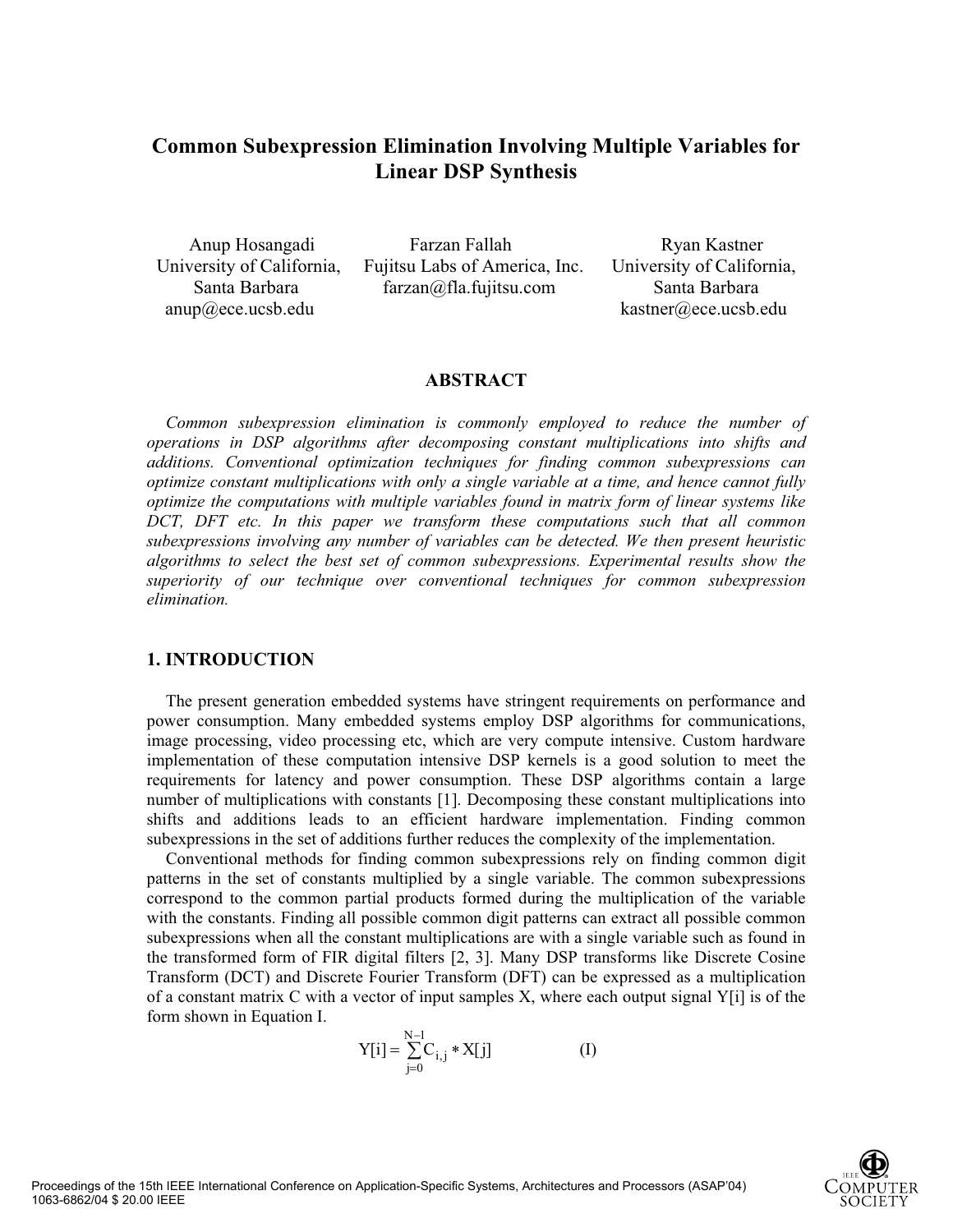These systems consist of constant multiplications with multiple variables. Therefore conventional methods that consider one variable at a time [2, 4-7] will not be able to do a good optimization.



#### **Figure 1. Example showing the improvement obtained by extending common subexpressions to include multiple variables**

Consider the linear system shown in Figure 1a, which has two variables  $X_1$  and  $X_2$ . Assume the binary representation for constants. The constants in column 1 (5 and 4) are multiplied with  $X_1$ and the constants in column 2 (7 and 12) are multiplied with variable  $X_2$ . Decomposing the constant multiplications into shifts and additions we have an implementation with six shifts and six additions (Figure 1b). Finding common bit patterns in the constants multiplying the same variable, the pattern "11" is detected between the constants  $7(0111)$  and 12 (1100), which multiply variable  $X_2$ . Extracting that common subexpression, we have an implementation with five shifts and five additions (Figure 1c). If the common subexpressions are extended to include multiple variables, we can have an implementation with just three additions and three shifts (Figure 1d). Therefore by extending common subexpressions to include multiple variables, the number of additions has reduced by 40% compared to methods which extract common subexpressions including only one variable. To the best of our knowledge there is no known technique that can find such common subexpressions for the matrix form of linear systems.

 In this paper, we present a new polynomial transformation of the linear systems that enables us to detect common subexpressions with multiple variables in addition to those subexpressions involving a single variable. We present heuristic algorithms to extract the best set of common subexpressions for an implementation with a minimal number of additions/subtractions. The rest of the paper is organized as follows. We present some related work on the finding common subexpressions related to multiple constant multiplications in Section 2. We present our polynomial formulation of linear systems in Section 3. In Section 4, we present the heuristic algorithms to extract the common subexpressions. We present experimental results in Section 5. We finally conclude and talk about future work in Section 6.

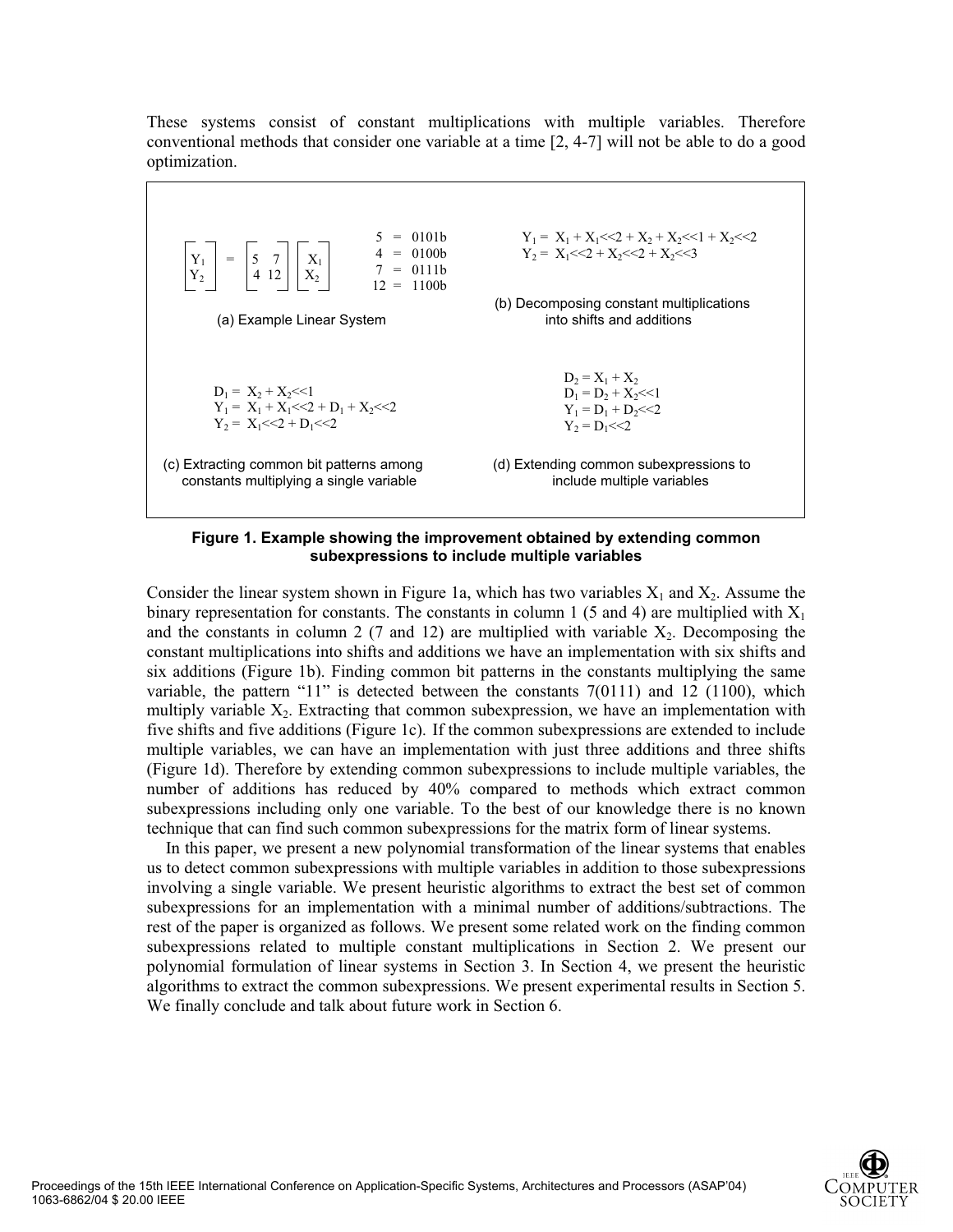## **2. RELATED WORK**

There have been a number of papers on the problem of constant multiplication optimization for linear systems, particularly for digital filters [1-4, 6-8]. In this section we will present a brief summary of some of these works and how they compare with our techniques.

 In [1], a scaling transformation of the constants followed by a bipartite matching algorithm was presented. Their algorithm cannot find all possible common digit patterns since it does not consider common patterns having different digit positions, which can be obtained by looking at different shifted forms of the constants. The authors in [1] do suggest a post processing step for the matrix form of linear systems where the expressions after the first optimization step (the y[i]'s in Equation I) are viewed as bit patterns, where each non-zero bit represents a unique subexpression obtained from the first optimization stage. Finding and eliminating common bit patterns among these sets of patterns, which now consist of multiple variables further reduces the number of additions/subtractions. But since this work does not consider the elimination of multiple variable common subexpressions together with single variable common subexpressions it cannot give good results, as our experimental results show. In [2], an exhaustive bit pattern enumeration algorithm was employed to extract all common digit patterns multiplying a single variable. The work in [4] targeted matrix form of linear systems, where a matrix splitting technique followed by an algorithm to find common subexpressions among the constants multiplying each variable was presented. In all the works mentioned above, the constant multiplication optimization was either performed for only for a single variable, or was extended to multiple variables as a post processing step. Our method provides a framework where all common subexpressions involving any number of variables can be detected concurrently, which leads to better results.

 The work in [8] was the first attempt to extend common subexpression elimination to multiple variables, and was applied to the direct form of FIR filters. But the presented algorithms could only find 2-bit common subexpressions. Furthermore, they could not find common subexpressions across shifted forms of the constants. In [3], it was shown how using different representations for the constants can lead to better results compared to using a single representation like Canonical Signed Digit (CSD). But the exponential number of possible representations for the constants does not lead to a practical solution for a problem which by itself has an exponential complexity. In this paper we assume that the representations for the constants such as two's complement or CSD are given.

### **3. TRANSFORMATION OF CONSTANT MULTIPLICATIONS**

In this section, we first introduce the polynomial representation of the constant multiplications. We then show how a subset of all algebraic divisors of the polynomial expressions (kernels) can detect all possible common subexpressions in a linear system.

#### **3.a Polynomial representation**

Using a given representation of the integer constant C, the multiplication with the variable X can be represented as

$$
\mathbf{C}^* \mathbf{X} = \sum_i \pm (\mathbf{X} \mathbf{L}^i)
$$

where L represents the left shift from the least significant digit and the i's represent the digit positions of the non-zero digits of the constant, 0 being the digit position of the least significant digit. Each term in the polynomial can be positive or negative depending on the sign of the non-

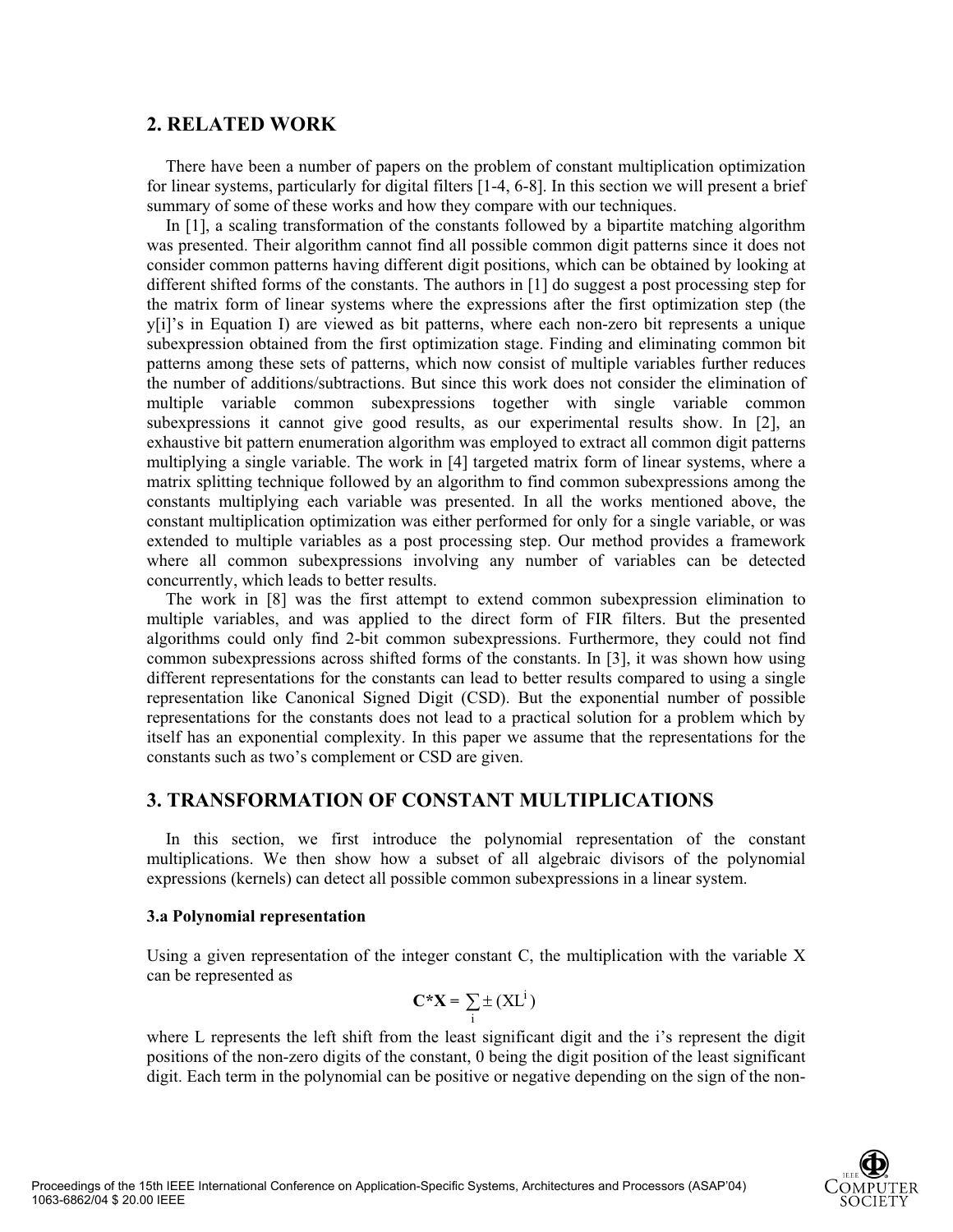zero digit. Thus this representation can handle signed digit representations such as the Canonical Signed Digit (CSD).

For example the constant multiplication  $(12)_{\text{decimal}}$  \*X =  $(1100)_{\text{binary}}$ \*X =  $XL^2 + XL^3$  in our polynomial representation. In case of systems where the constants are real numbers represented in fixed point, the constant can be converted into an integer, and the final result can be corrected by shifting right. For example in the constant multiplication  $(0.101)_{\text{binary}} * X =$  $(101)_{\text{binary}}$ \* $X$ \*2<sup>-3</sup> =  $(X + XL^2)$ \*2<sup>-3</sup> in our polynomial representation. The linear system in Figure 1a and 1b can be written using our polynomial formulation as shown in Figure 2. The subscripts in parenthesis represent the term numbers which will be used in our optimization algorithm.

$$
\begin{array}{|l|l|} \hline Y_1 &= {}_{(1)}X_1 + {}_{(2)}X_1L^2 + {}_{(3)}X_2 + {}_{(4)}X_2L + {}_{(5)}X_2L^2 \\ \hline Y_2 &= {}_{(6)}X_1L^2 + {}_{(7)}X_2L^2 + {}_{(8)}X_2L^3 \hline \end{array}
$$

**Figure 2. Polynomial representation of example linear system.** 

#### **3.b Generating kernels of polynomial expressions**

A **kernel** of a polynomial expression is a subexpression that is derived from the original expression through division by an exponent of L, and contains at least one term with a zero exponent of L, and all the terms of the original expression that had higher exponents of L. A **divisor** of a polynomial expression is a subexpression of the expression having at least one term with a zero exponent of L. The set of kernels of a polynomial expression is a subset of the set of divisors of the expression. The algorithm for generating kernels of a set of polynomial expressions is shown in Figure 3. The algorithm recursively finds kernels within kernels generated by dividing by the smallest exponent of L. The exponent of L that is used to divide the original expression to obtain the kernel is the corresponding **co-kernel** of the kernel expression.

> *Kernels (Pi) {*  $\{D\}$  = set of kernels and co-kernels =  $\varphi$ ;  $L = 1$ :  *if(Pi is a kernel)*   $\{D\} = \{D\} \cup (P_i, 1);$  *while (at least 2 terms with non-zero exponents of L exist in Pi) { MinL = Minimum (non-zero) exponent of L;*   $P_i$  = *Divide*( $P_i$ , MinL);<br>  $L$  =  $L$  \* MinL:  $= L * MinL$  $\{D\} = \{D\} \cup (P_i, L);$  *} } Divide(Pi, MinL) {*  $\{T_i\}$  = Terms of P<sub>i</sub> having non-zero exponent of L;  *Divide the exponent of L in each term in {Ti} by MinL; return {Ti}; }*

**Figure 3. Algorithm for generation of kernels** 

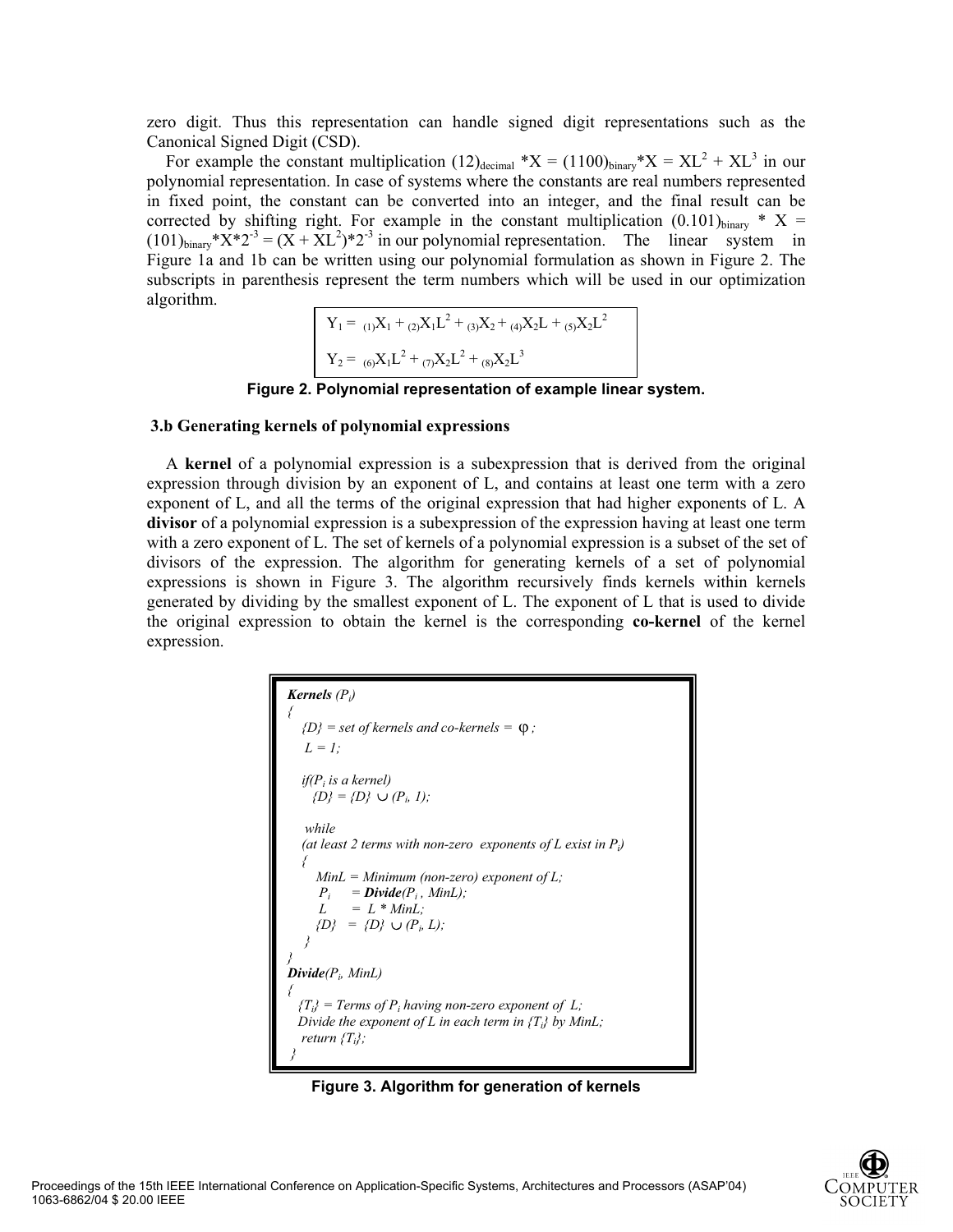For example consider the expression  $Y_1$  in Figure 2. Since  $Y_1$  satisfies the definition of a kernel, we record Y<sub>1</sub> as a kernel with co-kernel '1'. The minimum non-zero exponent of L in Y<sub>1</sub> is L. Dividing by L we obtain the kernel expression  $X_1L + X_2 + X_2L$ , which we record as a kernel with co-kernel L. This expression has L as the minimum non-zero exponent of L. Dividing by L, we obtain the kernel  $X_1 + X_2$  with co-kernel  $L^2$ . No more kernels are generated and the algorithm terminates. For expression  $Y_2$  we obtain the kernel  $X_1 + X_2 + X_2L$  with cokernel  $L^2$ .

The set of kernels and co-kernels for the expressions in Figure 2 are shown in Figure 4.

$$
\begin{array}{l} ( \ _{(1)}X_1+\ _{(2)}X_1L^2+\ _{(3)}X_2+\ _{(4)}X_2L+\ _{(5)}X_2L^2)[1] \\ ( \ _{(2)}X_1L+\ _{(4)}X_2+\ _{(5)}X_2L)[L] \\ ( \ _{(2)}X_1+\ _{(5)}X_2)[L^2] \\ ( \ _{(6)}X_1+\ _{(7)}X_2+\ _{(8)}X_2L)[L^2] \end{array}
$$

**Figure 4. Set of kernels and co-kernels for expressions in Figure 2.** 

The importance of kernels is illustrated by the following theorem.

**Theorem:** There exists a k-term common subexpression if and only if there is a k-term nonoverlapping intersection between at least 2 kernels.

 This theorem basically states that each common subexpression in the set of expressions appears as a non-overlapping intersection among the set of kernels of the polynomial expressions. Here a non-overlapping intersection implies that the set of terms involved in the intersection are all distinct. As an example of overlapping terms, consider the binary constant "1001001" represented in Figure 5. Converting the multiplication of this constant with the variable X into our polynomial representation, we get the expression  $_{(1)}X +_{(2)}XL^3 +_{(3)}XL^6$ . There are two kernels generated:  $X + XL^3 + XL^6$  covering terms 1,2 and 3 and  $X + XL^3$ , covering terms 2 and 3. An intersection between these two kernels will detect two instances of the subexpression  $X + XL^3$ , but they overlap as they both cover term 2. This overlap can be seen in the overlap between the two instances of the bit-pattern "1001" as seen in Figure 5. Implementing the polynomial  $X + XL^3 + XL^6$  with two instances of  $X + XL^3$  will result in the

second term  $\overline{XL}^3$  being covered twice. Though we can still implement it this way, and subtract  $XL<sup>3</sup>$  at the end, it will not be beneficial in this case, as it would result in more additions than the original polynomial representation.



**Figure 5. Overlap between kernel expressions** 

#### **Proof:**

**If:** If there is a k-term non-overlapping intersection among the set of kernels, then it means there is a multiple occurrence of the k-term subexpression in the set of polynomial expressions, and the terms involved in the intersection are all distinct. Therefore a k-term non-overlapping intersection in the set of kernels implies a k-term common subexpression.

**Only If:** Assume there are two instances of the k-term common subexpression. First assume the common subexpression satisfies the definition of a divisor, which means there is at least one term with a non-zero exponent of L. Now each instance of the subexpression will be a part of some kernel expression. This is because from the kernel generation algorithm (Figure 3), each kernel is generated recursively dividing through the lowest (non-zero) exponent of L. Each time a division by L is performed all terms that already had a zero exponent of L will be discarded

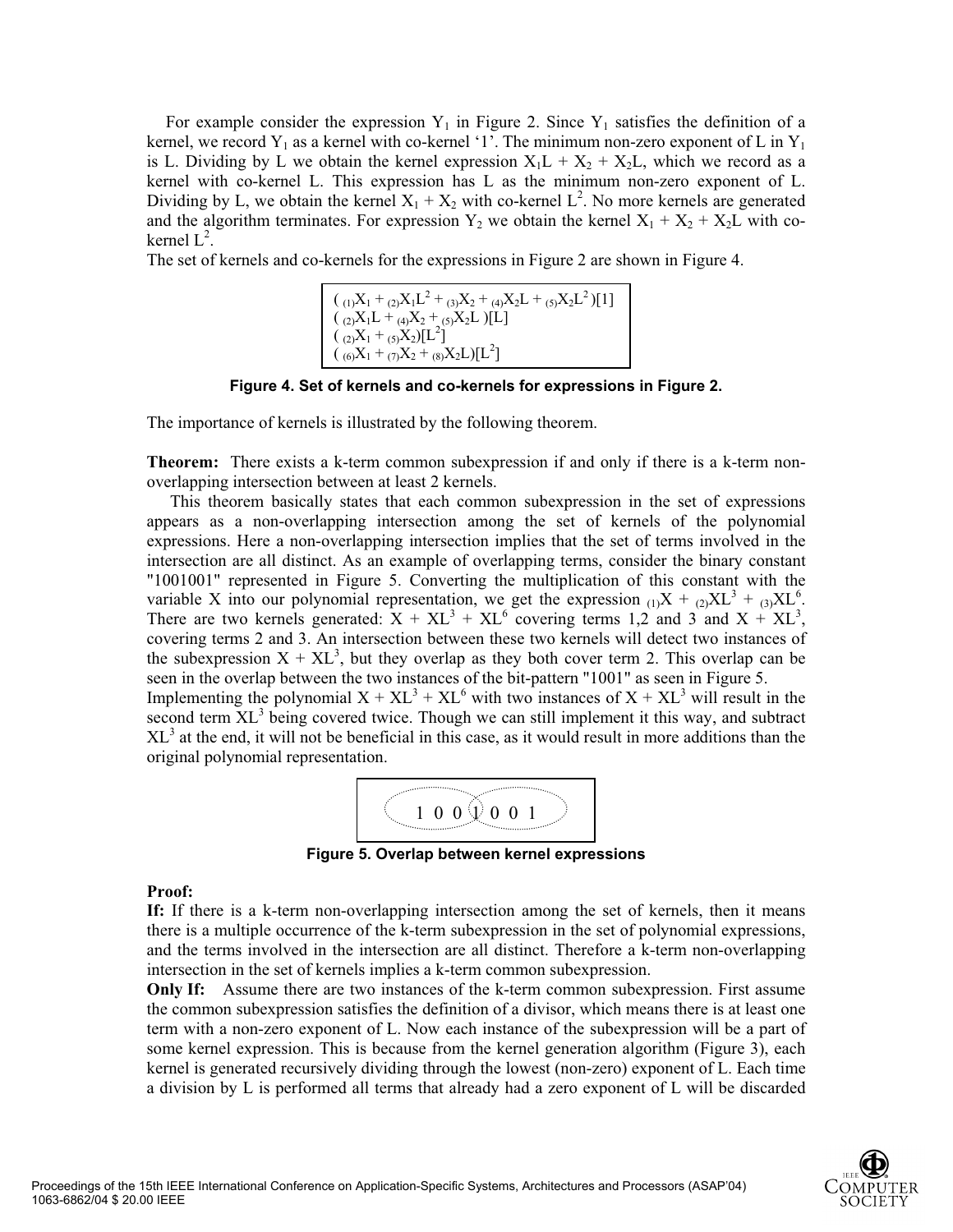and other terms will be retained. The exponents of L in all the remaining terms will then be reduced by the lowest exponent of L. Each kernel expression contains all possible terms with zero exponent of L at that step, as well as all terms with higher exponents of L. Therefore if an instance of the common subexpression belongs to a polynomial, it will be a part of one of the kernel expressions of the polynomial. Both instances of the common subexpression will be a part of some kernel expressions and an intersection in the set of kernels will detect the common subexpression.

 If the common subexpression does not satisfy the definition of a divisor, which means it does not have any term having a zero exponent of L, the subexpression obtained through division by the smallest exponent of L will also be a common subexpression, and will satisfy the definition of a divisor. Reasoning as above, this common subexpression will be detected by an intersection among the set of kernels.

#### **3.c Matrix transformation to find kernel intersections**

The set of kernels generated is transformed into a matrix form called the Kernel Intersection Matrix (KIM), to find kernel intersections. There is one row for each kernel generated and one column for each distinct term in the set of kernel expressions. Each term is distinguished by its sign  $(+/-)$ , variable and the exponent of L.

|                                           |     |     | $+X_2$ | $+X2L$ |     | $+X_1L$ |  |  |
|-------------------------------------------|-----|-----|--------|--------|-----|---------|--|--|
|                                           | (1) | (2) | (3)    | (4)    | (5) |         |  |  |
|                                           |     |     | (4)    | (5)    |     | (2)     |  |  |
|                                           | (2) |     | 1(5)   |        |     |         |  |  |
|                                           | (6) |     |        | (8)    |     |         |  |  |
| Figure 6. KIM for the kernels in Figure 4 |     |     |        |        |     |         |  |  |

The above figure shows the KIM for our example linear system from its set of kernels and co-kernels shown in Figure 4. The rows are marked with the co-kernels of the kernels which they represent. Each '1' element (i,j) in the matrix represents a term in the original set of expressions which can be obtained by multiplying the co-kernel in row i with the kernel term in column j. The number in parenthesis represents the term number that the element represents.

 Each kernel intersection appears in the matrix as a rectangle. A **rectangle** is defined as a set of rows and columns such that all the elements are '1'. For example in the matrix in Figure 6, the row set {1,4} and the column set {1,3,4} together make a rectangle. A **prime rectangle** is defined as a rectangle that is not contained in any other rectangle.

 The **value** of a rectangle is defined as the number of additions saved by selecting that rectangle (kernel intersection) as a common subexpression and is given by

*Value (R,C) = (R-1)\*(C-1) (II)* 

where R is the number of rows and C is the number of columns of the rectangle. The value of the rectangle is calculated after removing the appropriate rows and columns to remove overlapping terms. The algorithm for finding a Maximal Irredundant Rectangle (MIR) is explained in the next section.

 We need to find the best set of common subexpressions (rectangles) such that the number of additions/subtractions is a minimum. A similar problem is encountered in multi-level logic synthesis [9, 10], where the least number of literals in a set of Boolean expressions is obtained by a minimum weighted rectangular covering of the matrix, which is NP hard [11]. Our problem is different since we have to deal with overlapping rectangles in our matrix. We use a greedy algorithm, where in each iteration, we pick the best non-overlapping prime rectangle.

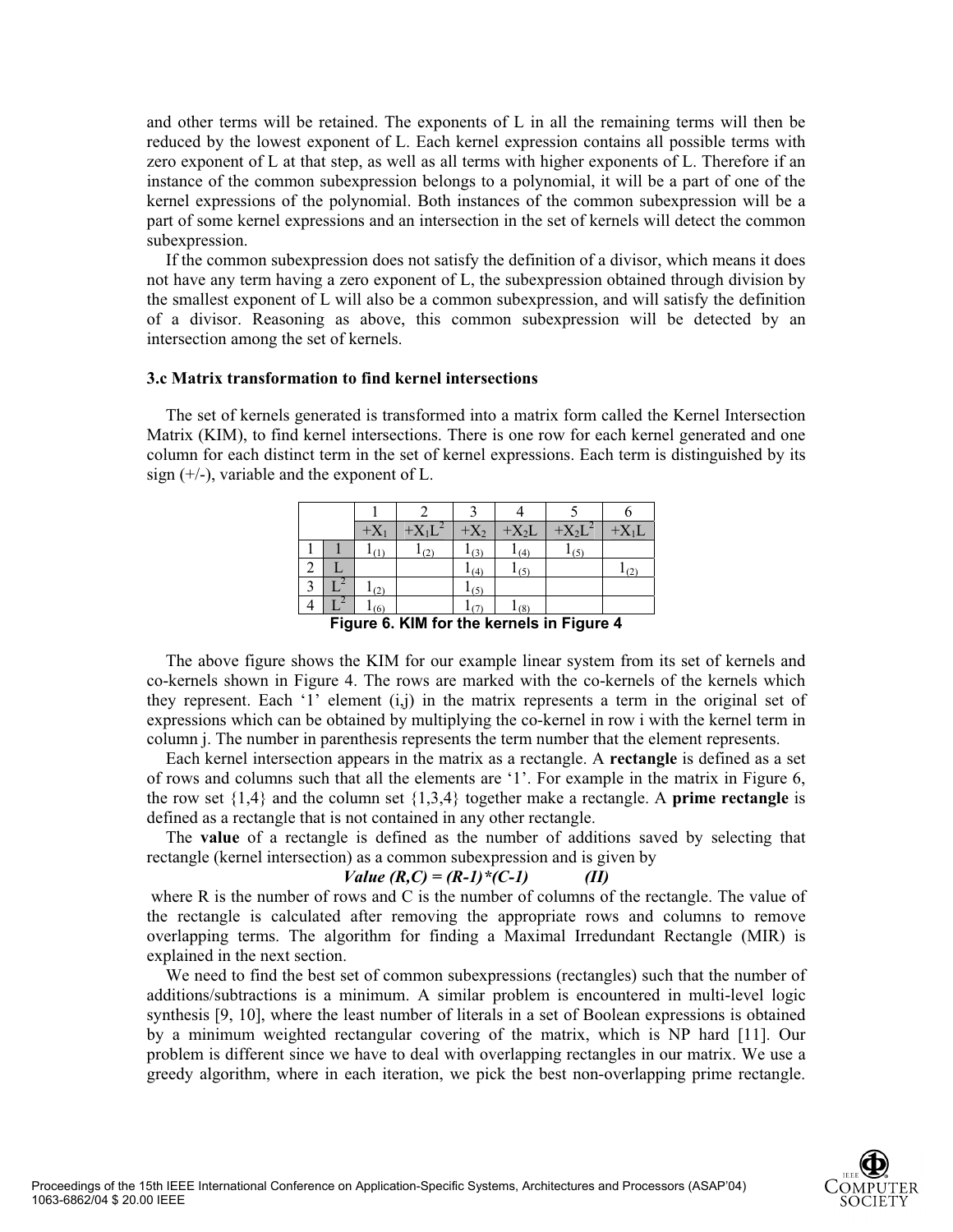Picking only non-overlapping prime rectangles need not always give the best results, since sometimes it may be beneficial to select a rectangle with overlapping terms and then subtract the terms that are covered more than once. We would like to consider the effect of selecting overlapping rectangles and observe its effect on the quality of the result in the future.

 **Worst case analysis of KIM:** In the worst case, we have every possible term forming the columns in the KIM, and every possible exponent of L for each expression forming the rows. Consider an m x m constant matrix with N bits of precision. Since there are m variables and N possible exponents of L, and 2 possible signs  $(+/-)$ , the worst case number of columns is 2\*m\*N. For the number of rows, consider the co-kernels generated for each expression. The exponents of L can range from 0 to N-1 and hence there are N possible kernels for each expression. Since there are m expressions, the worst case number of rows is m\*N. The worst case number of prime rectangles happens in a square matrix where all the elements in the matrix are 1 except the ones on one diagonal [11], and the number of prime rectangles is exponential in the number of rows/columns of the square matrix. Therefore in our KIM transformation, the worst case number of prime rectangle and the subsequent time complexity to find the best prime rectangle is of  $O(2^{mN})$ 

## **4. ELIMINATING COMMON SUBEXPRESSIONS**

Since an exhaustive enumeration of all kernel intersections is not practical for real life examples, we consider heuristic algorithms to find the best set of kernel intersections. In this section we explain the heuristics and also an algorithm to handle the overlapping terms in a kernel intersection.

#### **4.a Iterative algorithm to find kernel intersections**

The algorithm for extracting kernel intersections is shown in Figure 7. It is a greedy iterative algorithm where the best prime rectangle is extracted in each iteration using a ping pong algorithm. In the outer loop, kernels and co-kernels are extracted from the set of expressions  ${P_i}$  and the KIM is formed from that. The outer loop exits if there is no favorable kernel intersection in the KIM. Each iteration in the inner loop selects the most valuable rectangle if present based on the Value function in Equation II. The KIM is then updated by removing those 1's in the matrix that correspond to the terms covered by the selected rectangle.

 Since the extracted prime rectangle (kernel intersection) may contain overlapping terms, we need to remove rows and/or columns from this rectangle to remove the overlapping terms. The algorithm for the extraction of MIR (ExtractMIR) is shown in Figure 7. The algorithm iteratively removes a row or a column from the rectangle that produces the maximum reduction in the number of overlapping terms. As an illustration consider the rectangle in the KIM in Figure 6 comprising of the rows  $\{1,2,4\}$  and the columns  $\{3,4\}$ . This rectangle has overlapping terms since the term 4 is repeated in the rectangle. It can be observed that removal of either row 1 or row 2 will remove the overlap in the rectangle.

Consider the KIM for our example linear system shown in Figure 6. The procedure for ping pong row returns the prime rectangle  $R_1$  consisting of the rows  $\{1,4\}$  and the columns  ${1,3,4}$ , which has a value 2 (Equation II). The procedure for ping pong col produces the rectangle comprising the rows  $\{1,3,4\}$  and the columns  $\{1,3\}$ , which also has a value 2. Rectangle R<sub>1</sub> which corresponds to the subexpression  $D_1 = X_1 + X_2 + X_2L$  is chosen arbitrarily. This rectangle covers the terms  $\{1,3,4,6,7,8\}$ . The KIM is updated by removing these terms

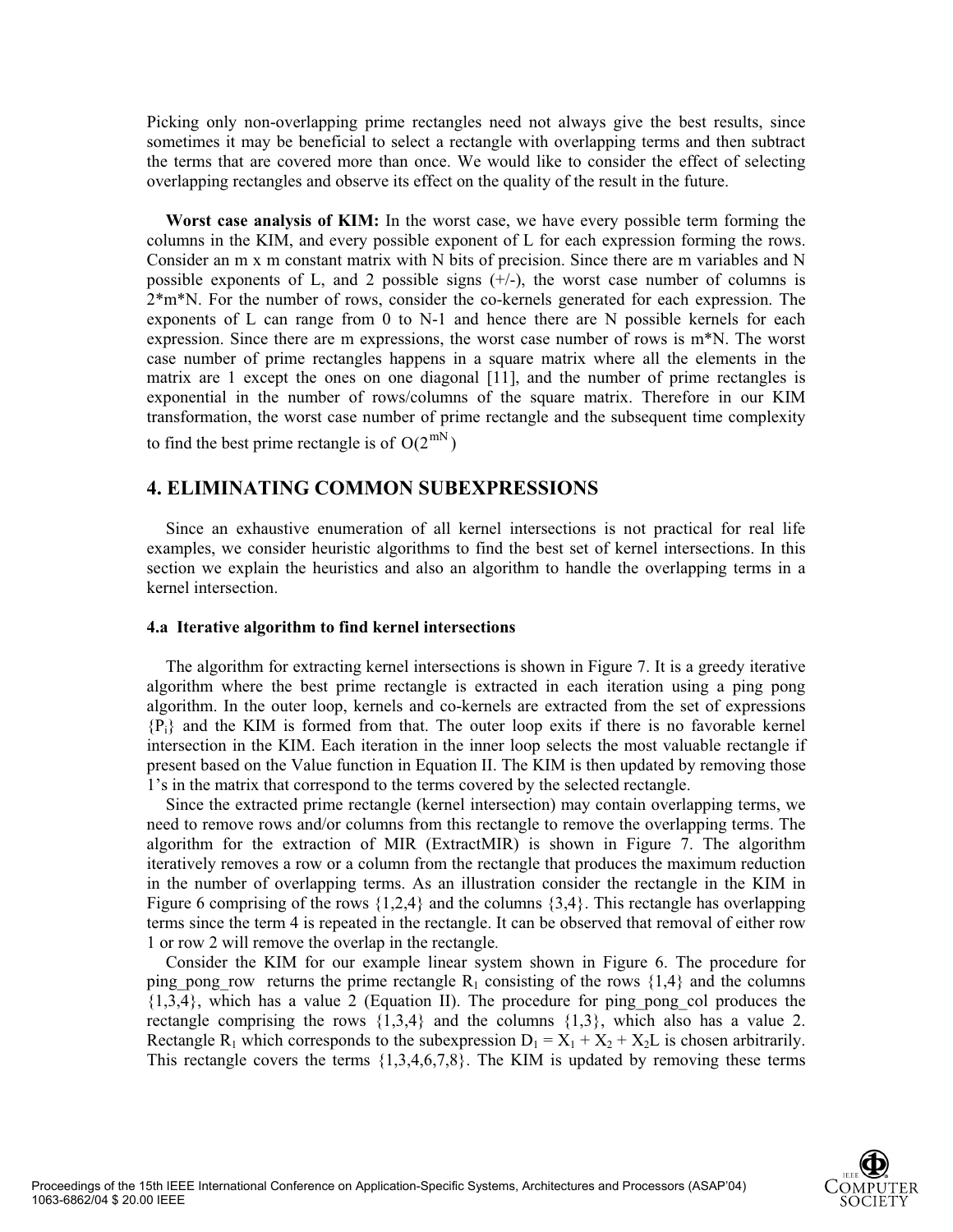covered by the selected rectangle. No more kernel intersections can be found in the KIM and the inner loop exits.

```
Find_Kernel_Intersections( {Pi}, {Xi}) ExtractMIR(R) 
{ { 
  {P_i} = Set of polynomial expressions R = Rectangle;<br>{X_i} = Original Variables while(R has at l
                                                              while(R has at least 2 rows and 2 columns)
 { 
  if(R does not have overlapping terms) if(R does not have overlapping terms)
    { return R; 
       For (all expressions in {P<sub>i</sub>} ) \{D\} = \{D\} \cup Kernels(P<sub>i</sub>);
                                                                {D} = {D}  Kernels(Pi); Remove row or column that reduces the most 
       KIM = Form Kernel Intersection Matrix({D}); number of overlapping terms from R;
        if( no favorable rectangle exists) return; } 
      {R} = Set of new kernel intersections = \varphi; return \varphi; // could not find a useful rectangle
      \{V\} = Set of new variables = \varphi; \} while(favorable rectangle exists) 
 { 
       R_1 = Best Rectangle Ping Pong(KIM); Best Rectangle Ping Pong(KIM)MIR<sub>_R<sub>1</sub> = <i>ExtractMIR(R<sub>1</sub>); \{R\} = \{R\} \cup MIR R<sub>1</sub>;</sub>
       {R} = {R} \cup MIR_R;<br>
{V} = {V} \cup New \overline{Variable};<br>
{R} = {N} \cup \text{New } \overline{Variable};<br>
Rectangle R_1 = \text{ping } \text{pong} \text{ row}Rectangle R_1 = p ng pong_row(seed_row);
         Update KIM; 
                                                              } seed_col = seed column in KIM;
                                                             Rectangle R_2 = ping_pong_col(seed_col);
       Rewrite {P<sub>i</sub>} using {R}; \{P_i\} = \{P_i\} \cup \{R\};if( value(R_2) > value(R_1) ) return R_2 else return R_1{X_i} = {X_i} \cup {V}; } } 
}
```
### **Figure 7. Algorithm to find kernel intersections**

The expression for  $D_1$  is added to the set of expressions and a new variable  $D_1$  is added to the set of variables. The expressions are rewritten as shown in Figure 8. The KIM is constructed for these expressions, and is shown in Figure 9.

```
Y_1 =_{(1)}D_1 +_{(2)}X_1L^2 +_{(3)}X_2L^2Y_2 = (4)D_1L^2D_1 = {}_{(5)}X_1 + {}_{(6)}X_2 + {}_{(7)}X_2L
```
**Figure 8. Expressions after 1st Iteration** 

 There is only one valuable rectangle in this matrix that corresponds to the rows {2,3} and the columns {4,5}, and has a value 1. This rectangle is selected. No more rectangles are selected in the further iterations and the algorithm terminates. The final set of expressions is shown in Figure 1d.

|  |  | $+D_1$ | $+X_1L^2$ | $+X_2L^2$ | $+X_1$ | $+X_2$ | $+X_2L$    |
|--|--|--------|-----------|-----------|--------|--------|------------|
|  |  |        | 1(2)      | (3)       |        |        |            |
|  |  |        |           |           | (2)    | (3)    |            |
|  |  |        |           |           | (5)    | (6)    | $\sqrt{7}$ |

**Figure 9. Extracting Kernel Intersections (2nd Iteration)** 

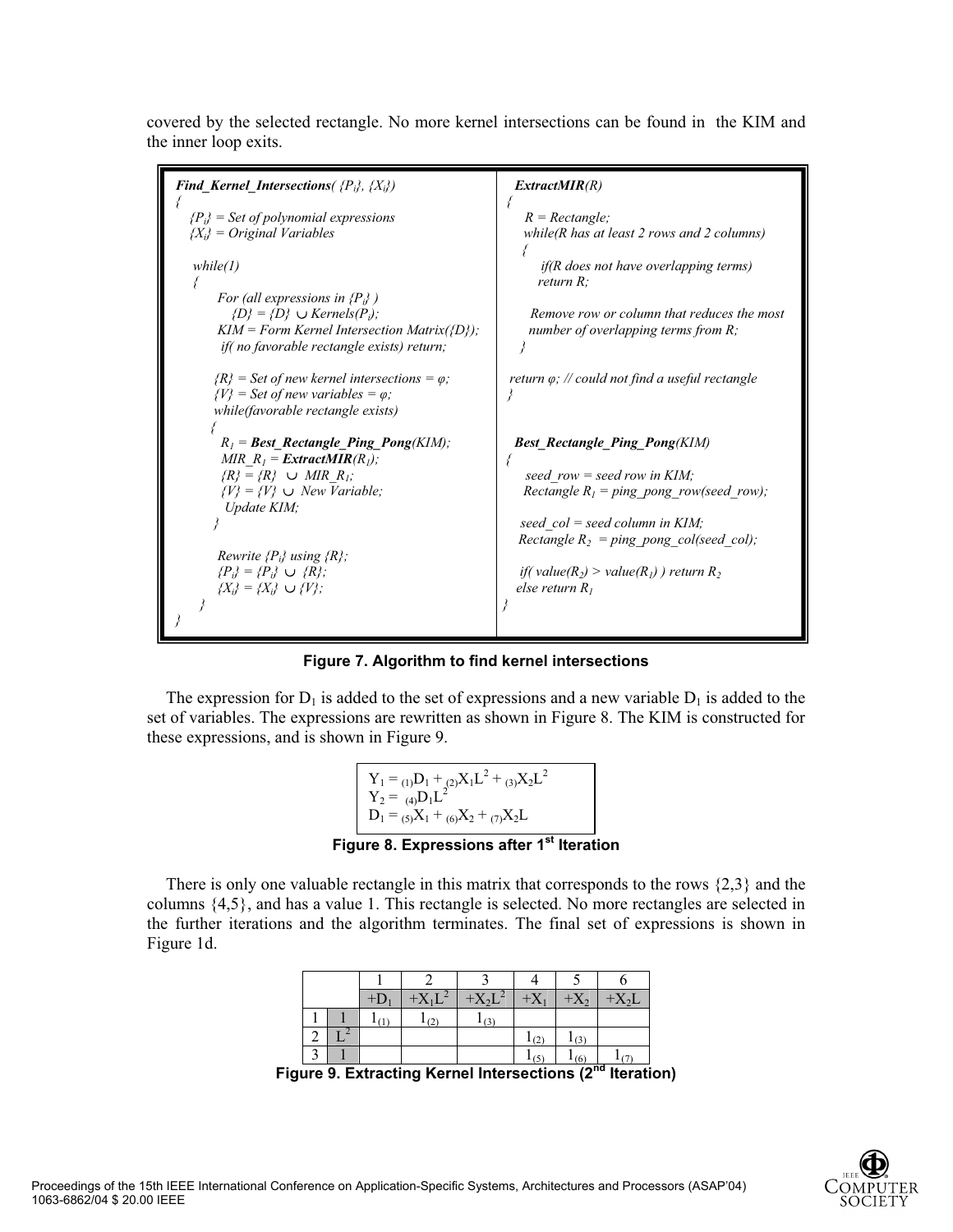#### **4.b Finding the best prime rectangle by using ping pong algorithm**

The procedure for finding the best prime rectangle is similar to the ping pong algorithm used in multi-level logic synthesis[9, 12]. We do not give a detailed description of the algorithm here due to space limitations. The algorithm extracts two rectangles from the procedures ping pong row and ping pong col and selects the best one between them. The procedure ping pong row tries to build a rectangle, starting from a seed row, each time adding a row by intersecting the column set, till the number of columns becomes less than 2. The criterion for selecting the best row in each step is based on the value of the maximum irredundant rectangle (MIR) that can be extracted from the rectangle created by intersection with that row. The rectangle with the best value (the one that saves the most number of additions/subtractions) is recorded during this construction and is returned at the end of the procedure. This algorithm is quadratic in the number of rows in the matrix. The algorithm for ping\_pong\_col follows the same steps as ping pong row, except that the rectangle is built by intersecting with a column in each step, and the algorithm is quadratic in the number of columns in the KIM.

## **5. EXPERIMENTAL RESULTS**

 The goal of our experiments was to compare the reduction of additions/subtractions achieved by our technique with conventional techniques for common subexpression elimination and observe its effect on the area and latency of the synthesized hardware, for the matrix form of linear systems. For our experiments we considered Discrete Cosine Transform (DCT), Inverse Discrete Cosine Transform (IDCT), Discrete Fourier Transform (DFT), Discrete Sine Transform (DST) and Discrete Hartley Transform (DHT). For DFT, the matrix was split into a real part (RealDFT) and an imaginary part (ImagDFT) and the optimizations were carried out separately for the two matrices. The experimental results were done for 8x8 constant matrices (8 point). The constants in all these examples were represented using 16 digits of precision.

 There are a number of different techniques for finding common subexpressions in multiple constant multiplications [1, 2, 4, 6-8], and it is not possible to compare our results with all of them. We compared our algorithm with the Recursive Shift-and-Add Decomposition for Sharing (**RESANDS**) algorithm [4], which finds common subexpressions among all shifted forms of constants multiplied by a single variable. We do not consider the matrix splitting suggested in [4], and compare only with the RESANDS algorithm since the objective is to compare different techniques for common subexpression elimination. We chose this work since it also targets matrix form of linear systems. We also compared our results with the results of Potkonjak et al. [1] since it is the most widely referenced work on the multiple constant multiplication problem. In [1, 5] a post processing step is suggested for matrix form of linear systems where each expression after the first stage of optimization is viewed as a bit pattern and the number of additions are reduced by finding common bit patterns. We also implemented this step to make a fair comparison with our work. We compared the number of additions/subtractions for the Canonical Signed Digit (CSD) representation of the constants since this representation gives an implementation with the least number of additions compared to other representations [13]. From Table 1, it is clear that our technique always gives an implementation with the minimum number of additions/subtractions compared to the other techniques. The results of RESANDS is better than that of Potkonjak et al, since RESANDS is able to find common subexpressions even among shifted forms of the constants. Our algorithm can do these optimizations in addition to finding common subexpressions involving multiple variables.

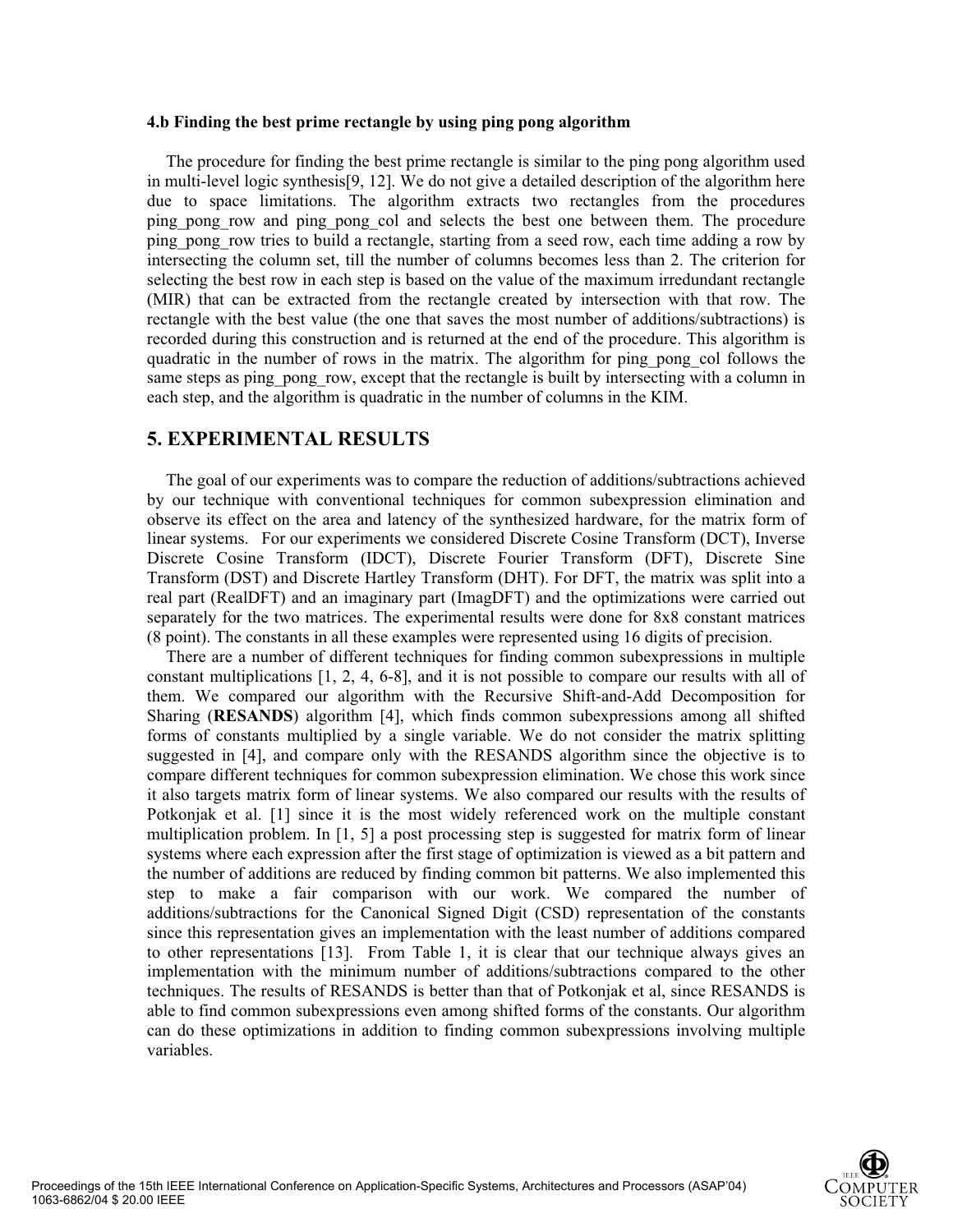|             | <b>Number of additions/subtractions</b> |                        |                    |                              |                | % Improvement over |       |  |
|-------------|-----------------------------------------|------------------------|--------------------|------------------------------|----------------|--------------------|-------|--|
| Example     | Original<br>(L)                         | <b>RESANDS</b><br>(II) | Potkonjak<br>(III) | <b>Our Technique</b><br>(IV) | $\textbf{(I)}$ | (II)               | (III) |  |
| <b>DCT</b>  | 274                                     | 202                    | 227                | 174                          | 36.5           | 13.1               | 23.3  |  |
| <b>IDCT</b> | 242                                     | 183                    | 222                | 162                          | 33.0           | 11.5               | 27.0  |  |
| RealDFT     | 253                                     | 193                    | 208                | 165                          | 34.8           | 14.5               | 20.7  |  |
| ImagDFT     | 207                                     | 178                    | 198                | 134                          | 35.3           | 24.7               | 32.3  |  |
| <b>DST</b>  | 320                                     | 238                    | 252                | 200                          | 37.5           | 16.0               | 20.6  |  |
| <b>DHT</b>  | 284                                     | 209                    | 211                | 175                          | 38.4           | 16.3               | 17.0  |  |
| Average     | 699.2                                   | 493.2                  | 569.2              | 413.5                        | 41.7           | 16.2               | 28.3  |  |

**Table 1. Comparing number of additions/subtractions (CSD representation of constants)** 

We synthesized the designs using Synopsys Design Compiler<sup>TM</sup> and Synopsys Behavioral Compiler<sup>TM</sup> using the 1.0 µm CMOS standard.db technology library using a clock period of 50 ns. We used the Synopsys DesignWare<sup>TM</sup> library for our functional units. The designs were scheduled with minimum latency constraints. With this constraint, the tool tries to minimize the latency as much as possible assuming unlimited resources, and then tries to reduce the hardware for the achieved minimum latency. The area and latency of the synthesized examples are shown in Table 2 and Table 3, respectively.

| Table 2. Area of Synthesized examples |                      |                        |                    |                              |              |                    |       |  |
|---------------------------------------|----------------------|------------------------|--------------------|------------------------------|--------------|--------------------|-------|--|
|                                       | Area (Library Units) |                        |                    |                              |              | % Improvement over |       |  |
| <b>Example</b>                        | Original<br>[I]      | <b>RESANDS</b><br>(II) | Potkonjak<br>(III) | <b>Our Technique</b><br>(IV) | $\mathbf{I}$ | (II)               | (III) |  |
| <b>DCT</b>                            | 102366               | 90667                  | 96375              | 73311                        | 28.4         | 19.1               | 23.9  |  |
| <b>IDCT</b>                           | 105345               | 81868                  | 99771              | 66864                        | 36.5         | 18.3               | 33.0  |  |
| RealDFT                               | 102615               | 90496                  | 84770              | 69827                        | 31.9         | 23.2               | 17.6  |  |
| ImagDFT                               | 93839                | 75140                  | 84864              | 55940                        | 40.4         | 25.5               | 34.1  |  |
| <b>DST</b>                            | 120090               | 108101                 | 106498             | 84715                        | 29.5         | 21.6               | 20.4  |  |
| <b>DHT</b>                            | 111118               | 93939                  | 79409              | 71272                        | 35.9         | 24.1               | 10.2  |  |
| Average                               | 105896               | 90110                  | 91948              | 70322                        | 33.8         | 22.0               | 23.2  |  |

**Table 2. Area of synthesized examples** 

|                |                | Latency (clock cycles) | % Improvement over |                              |            |         |       |
|----------------|----------------|------------------------|--------------------|------------------------------|------------|---------|-------|
| <b>Example</b> | Original<br>O) | <b>RESANDS</b><br>(II) | Potkonjak<br>(III) | <b>Our Technique</b><br>(IV) | $\bf{(I)}$ | (II)    | (III) |
| <b>DCT</b>     | 10             | 10                     |                    | 11                           | $-10.0$    | $-10.0$ | 0.0   |
| <b>IDCT</b>    |                | 10                     | 11                 | 11                           | $-22.2$    | $-10.0$ | 0.0   |
| RealDFT        |                | 10                     | 12                 | 11                           | $-22.2$    | $-10.0$ | 8.3   |
| ImagDFT        |                | 10                     |                    | 10                           | $-11.1$    | 0.0     | 9.1   |
| <b>DST</b>     | 10             | 11                     | 12                 | 11                           | $-10.0$    | 0.0     | 8.3   |
| DHT            |                | 11                     |                    | 11                           | $-22.2$    | 0.0     | 0.0   |
| Average        | 9.3            | 10.3                   | 11.3               | 10.8                         | $-16.2$    | $-5.0$  | 4.3   |

**Table 3. Latency of synthesized examples** 

From the results it is clear that our technique gives the least area compared to the other methods, and produces an average of 22% lower area compared to the next best technique (RESANDS). The latency of our optimized implementations has increased by about 16.2% compared to the unoptimized case. This can be explained by the fact that these designs were scheduled with minimum latency constraints and unlimited resources. While the original expressions do not have to wait for the results of any common subexpressions, this is not the case for the optimized designs. Hence the optimized designs can have a longer critical path. It